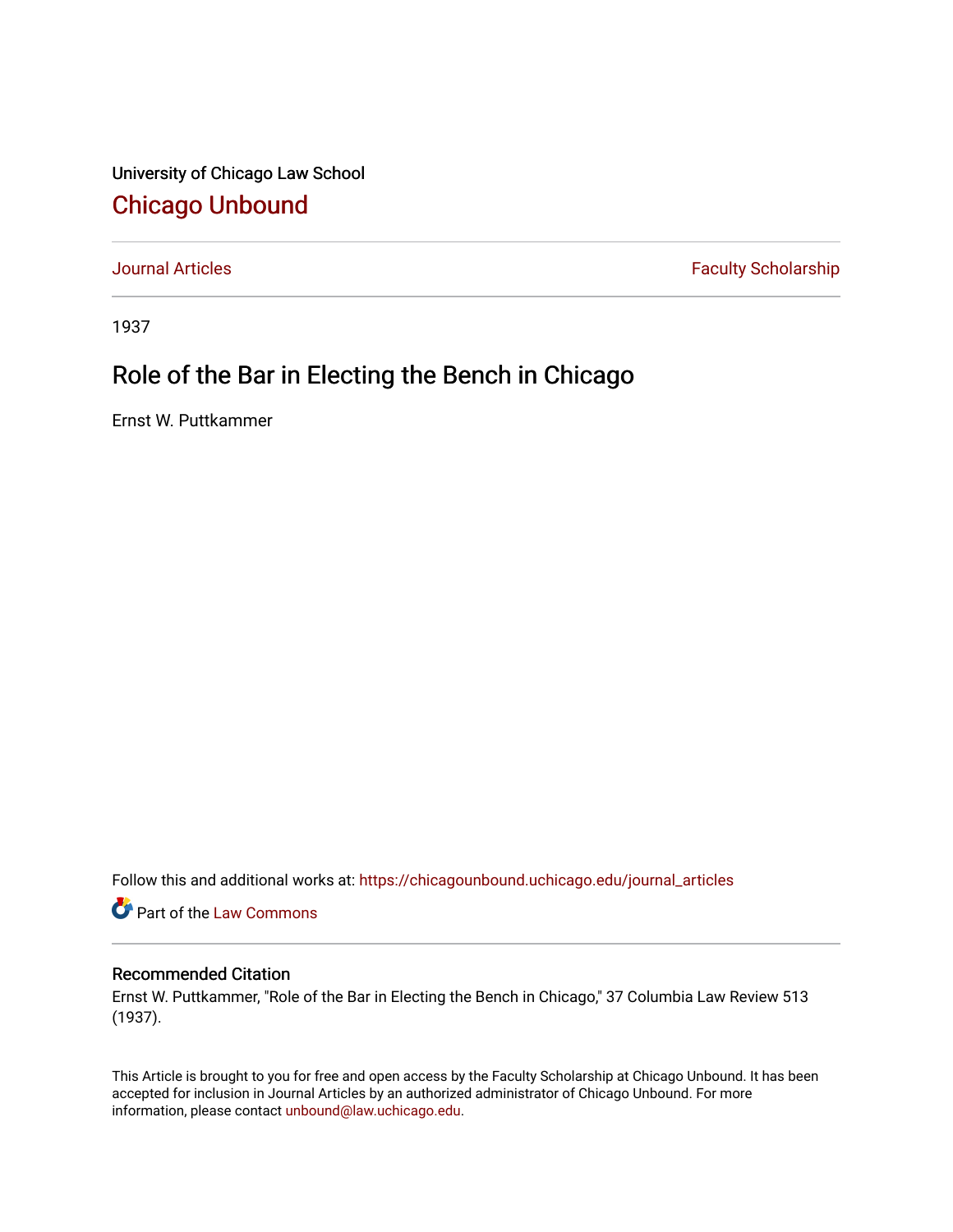THE ROLE OF THE BAR IN **ELECTING** THE BENCH **IN** CHICAGO. By EDWARD M. MARTix. Chicago: UNivERsITY OF CHICAGO **PRESS, 1936. pp.** xxi, **385. \$5.00.**

Probably not one of the larger urban centers in the United States has a system of judicial selection which is proving satisfactory. In all, there very likely is more or less agitation for change of some sort. It is this fact which gives general interest and importance even to a book which limits its examination rigidly to the experiences encountered in one city.

The author is a member of the committee on judicial selection both of the American Judicature Society and of the National Municipal League. He is also the Public Affairs Secretary of the very active Union League Club of Chicago. As a result of these connections he has long had an unusual opportunity to observe not only how the machinery of judicial selection was supposed to function, but also how the wheels in fact went round. While in his book he has limited himself in the title to the part played by the bar in the selective process, he has in factand fortunately-been forced in many instances to look more broadly at the selection process, with all of whose phases he appears equally acquainted.

To commence with a description of the contents of the book, the first third of the volume contains an historical sketch of the participation of the bar generally, and the Chicago Bar Association particularly, in the selection of judges in Cook County. The period covered runs from the first election under the present state constitution (viz., 1870) to the latest election prior to that of last November. The different forms of bar participation are uncritically described, as are the results of the elections. Having thus established the factual background, the author proceeds to examine more minutely the recommendations made during this period, to determine what they were, and hence presumably their worth. This part he commences with a chapter headed, rather ambiguously, "Are the Ratings and Recommendations of the Chicago Bar Association Reliable?" In it he analyzes on what factors a recommendation should be based, whether the recommendations are based on these factors, and to what extent given factors are reflected in the recommendations. His conclusions are definitely favorable as to the discrimination and judgment shown. Next he asks, are the recommendations impartial? and in concluding that they are denies assertions that the Association is influenced by religious or racial considerations to any noticeable degree. Finally, in this evaluation of the recommendations, he deals with the extent to which the Chicago Bar Association is representative of the entire Chicago and Cook County bar, including, as it does, only thirty-six per cent of the licensed attorneys in that area.

Then follows an exhaustive treatment of the question, to what extent the approval or disapproval of the bar association has in fact influenced voters and elections. Obviously merely counting the number of bar recommendations which have prevailed and comparihg it with the number where an unrecommended result was reached will set up no valid measure. Thus in the November 1936 elections, with the solid Democratic victory, the fact that certain indorsed candidates, who happened also to be Democrats, were elected cannot be set down as in any sense a bar victory. The author, therefore, has some difficulty in setting up an objective measure of the influence actually wielded, in the sense of affecting voters one way or the other. Nowhere is his ingeniousness more evident than at this point, still further complicated as it is by the high degree of variation of that influence in different racial and national groups in the community.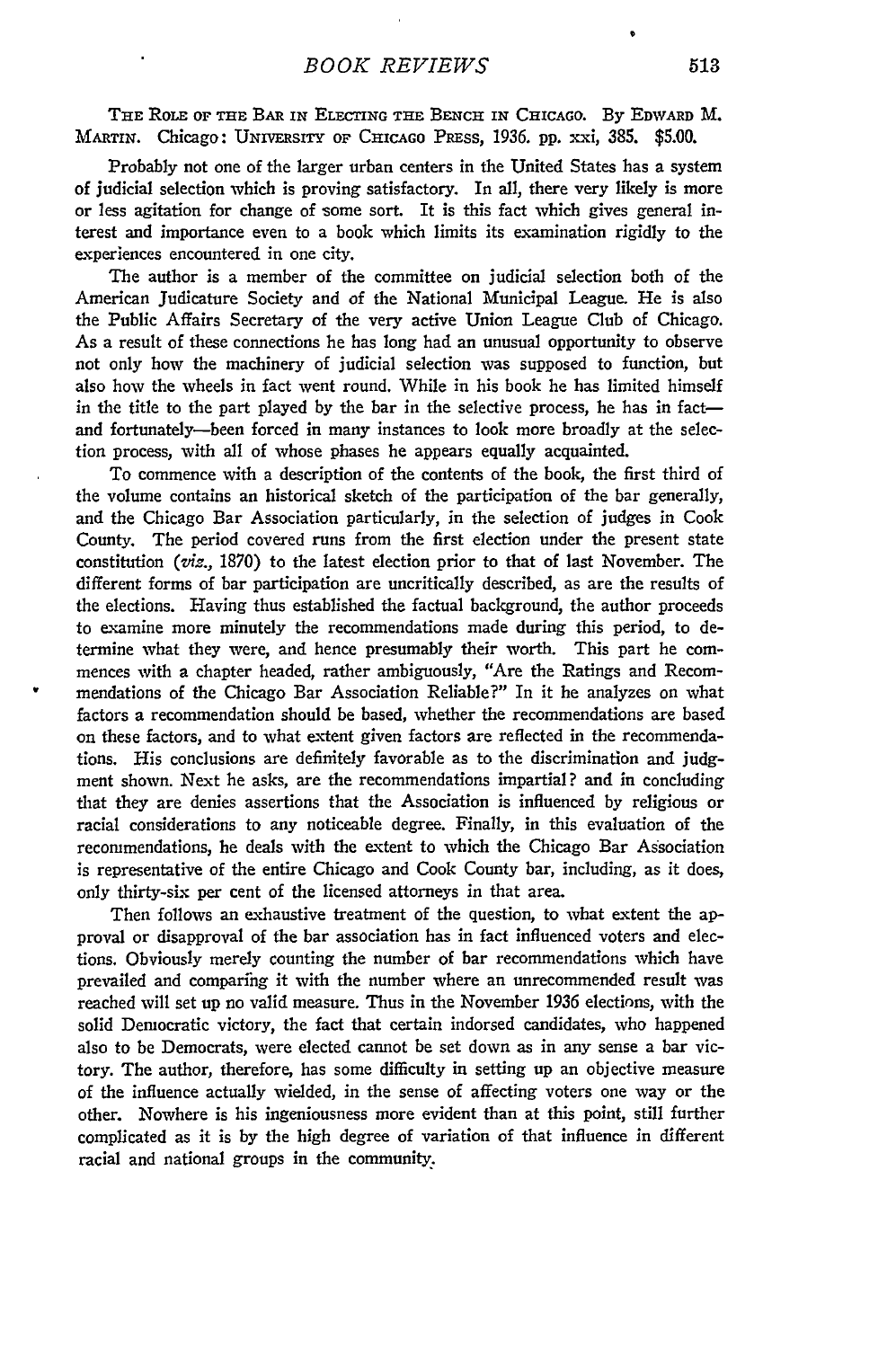**A** very interesting part of the book is that which immediately follows, and in which **he** examines why that influence has not reached a greater height and is **so** very far from paramount. The adverse factors all bear familiar names, the long ballot, a hostile or partial press, indifferent or hostile voters, and partisan politics. Each, however, and especially the last, is treated in a fresh manner and with many pointed local illustrations. Thus, as an example of the frequently novel viewpoints, he concludes that separate judicial elections, at a time when none but a few judges is to be voted on, may well heighten the power of the partisan organizations, rather than diminish it, inasmuch as the controlled voters belonging to these groups are certain to vote diligently while the independent voters will almost surely form a large part of the indifferent ones who stay away—the smaller the total vote, the more important, proportionately, is the definite partisan backlog.

The result of all this is a pessimistic attitude as to what the bar recommendations have accomplished and what they can in the future accomplish. Events since the appearance of the book have only confirmed this attitude. The autumn election marked the defeat of certain Republican candidates **who** were regarded as *"fit"* **by** about ninety per cent of the bar voting in the primary, while it also saw the election of a Democrat who **was** voted "fit" **by** only a hundred-odd of the **1800** who participated. The protest resignation from membership **by** a group of **judges,** because the Chicago Bar Association adversely criticized the fact that they were actively participating in partisan political meetings not involving their own candidacies, is a further indication of its present lack of power to enforce the standards of fitness and conduct that it has set up.

What, then, shall be done about it? This forms the last part of the book-the part that is particularly of national rather than merely local importance. The author's carefully developed premise is that we are in fact now operating under an appointive system, the power of appointment being lodged in the party bosses. **The** real issue, to use his own words, "is between the different methods of appointment." After a survey of the devices proposed for other jurisdictions, he suggests that popular election be confined to the choice of the chief justice of each court,<sup>1</sup> believing that so much restricted a call on the voters would awaken them to interest and a sense of responsibility. His term would be fixed at six years. He would be given the power to appoint the associate judges, each of whom would **be** required to run every six years on the question of whether he should continue in office. If approved, he would continue another six years. If disapproved, the vacancy would be filled by appointment as before.<sup>2</sup> Appointment, however, would be limited to those on a list of eligibles to be drawn up **by** a commission on judicial nominees. This commission in turn would be selected **by** the vote of the local bar. In the main these suggestions are wholly orthodox. But it is more than doubtful whether in the forseeable future any change would have the slightest chance of adoption, which placed even this much authority in the hands of the local bar. The author, in his chapters on the influence of the bar recommendations, has shown such a degree **of** hostility as, it is submitted, himself to have demonstrated the factual impossibility of getting his own plan set up. In view of this it is interesting to

**<sup>&#</sup>x27;He** also advocates, incidentally, a reduction in the number of separate courts functioning in Cook County. **'The** author provides also for earlier retirement of unfit judges, as, for **ex-**

ample, **by** removal **by** the state supreme court, after charges and hearing. Limitations of space prevent further details here.